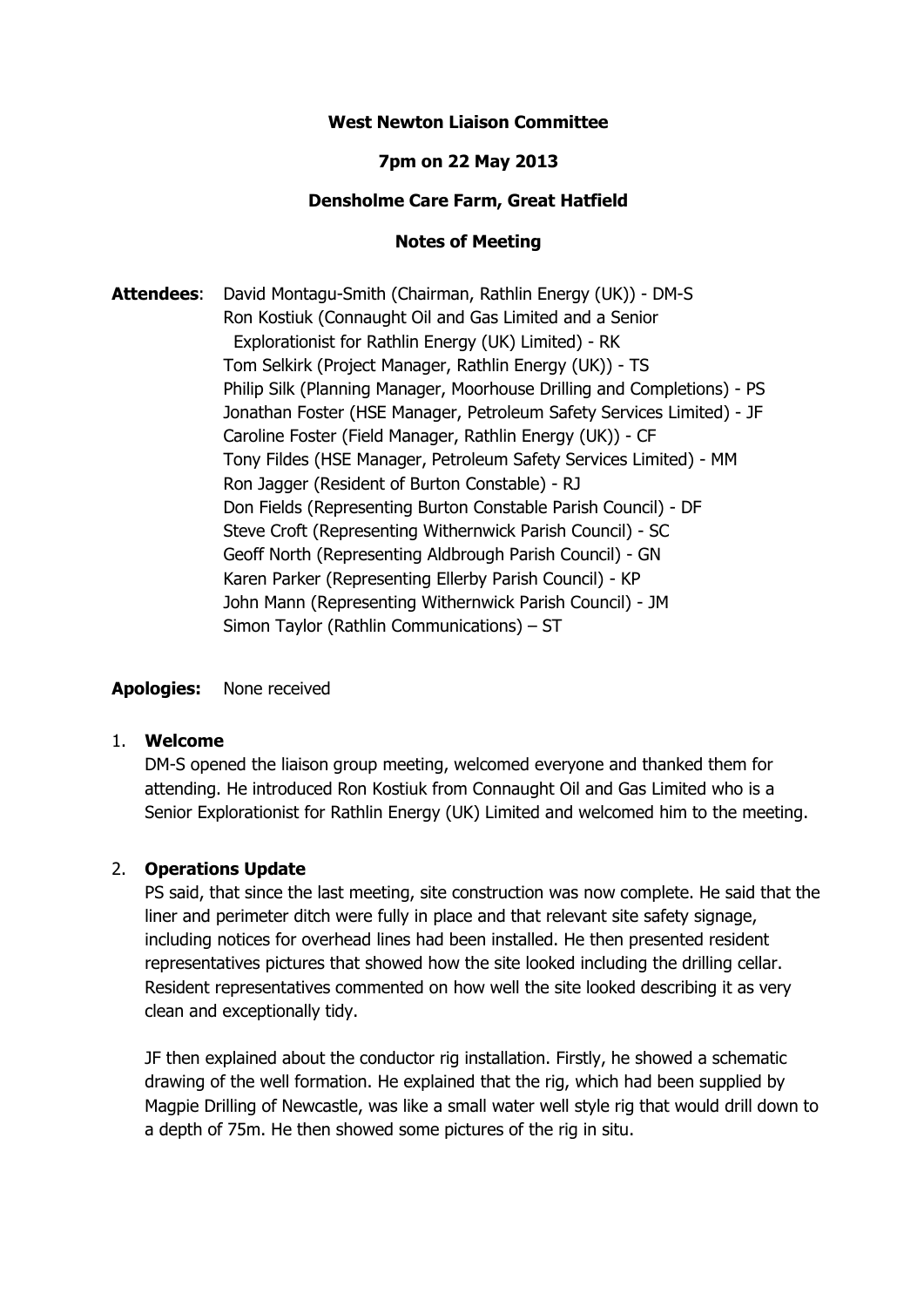He said the objective of the current operations was to:

- Complete the operation safely and with minimal environmental impact
- Prevent damage to the aquifer
- Drill a vertical hole to a depth of  $+/- 75$ m (60m below sea level)
- Install 26" Casing from surface to depth  $(+/- 75m)$ Cement Casing and provide a competent casing shoe

He said that the company had been drilling now for seven days for 12 hours a day although they had now started continuous operations over 24 hours. He said that the rig and auguring equipment was pretty much all that was on the site at that time.

PS talked about the chalk and geology and what has been found so far and said that it was as Rathlin had expected it to be. He said that the next day would see the team start running the casing and that they would be continuing to work 24 hours a day. He said that the first casing string would be 26" in diameter.

TS said that progress has been good and that there had been no accidents or incidents. He said the clay down to 40m was very wet. Between 40-50m the clay became very dry and laminated, before the chalk was reached at approximately 60m. Luckily the team had not encountered any significant boulders as had been predicted.

JF said that he expected work to be finished over the forthcoming weekend with the rig leaving the site on the following Tuesday (after the Bank Holiday).

He said the bigger drill would then move over to West Newton once the work was finished at Crawberry Hill.

 He said that there would be a bit of remedial work at the site to get it ready for the main rig's arrival once the conductor rig had been dismantled and removed. JF said that the main rig would be 50m in height. An image was shown of the main rig and its component parts. PS explained how it worked. PS then showed how the rig is put together and the phased approached.

 He said that there would be six lorries on rotation with between 12 and 15 vehicle movements a day. He explained that there would be around 70 loads in total plus staff cabins.

 He explained that the main traffic movements would be over a 10 day period. PS restated that the company and its contractors will abide by the traffic management plan as specified. He said that the A165 would be the route the lorries and associated vehicles would use. He said that they would take the A1079 before joining the A165 where the lorries would be held in a layby so that there can be phased access and egress to minimise disruption. Vehicle movements would be controlled by radio with staff placed at intermediate points to direct them in safely.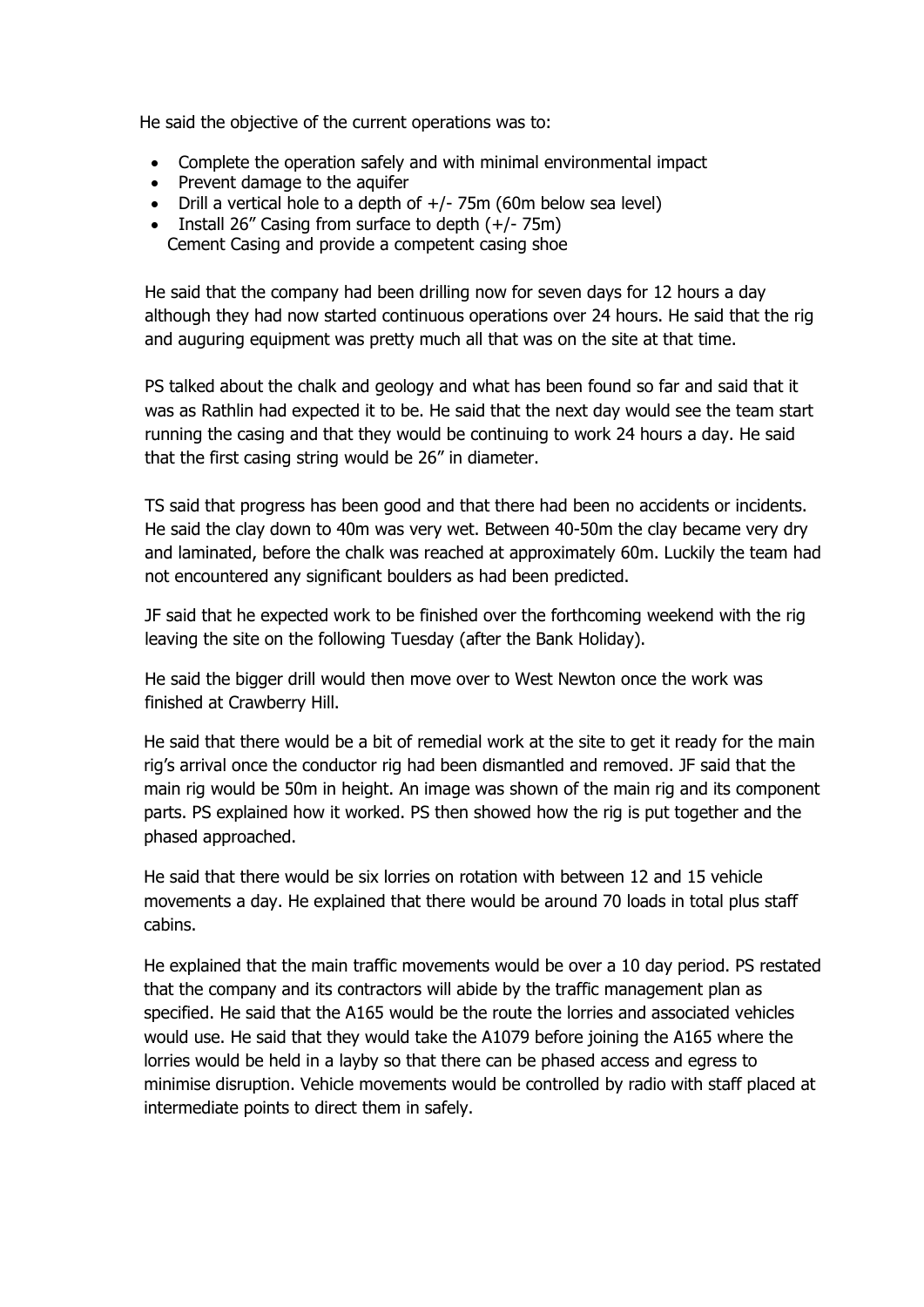Resident representatives asked if the transport company, Fox, would be used to move the main rig. JF said that it wouldn't be Fox during this phase of the operation because the drilling contractor, KCA, tends to use its own known and trusted suppliers.

 He said that security guards would be located at the layby, at Ellerby and then on Marton Road. He stressed again that Rathlin was committed to getting this right and that KCA was aware of the importance of this.

 JF explained the logistical arrangements of de-rigging at Crawberry Hill and rigging up at West Newton. PS then showed a picture of the rig in place – using pictures from Crawberry Hill.

The confidentiality of any sub surface findings was also discussed. The  $13<sup>th</sup>$  and  $14<sup>th</sup>$ rounds of licensing were discussed to illustrate why the finds are commercially sensitive.

 DM-S reiterated importance of reporting any issues that might arise with traffic – although he stressed that all possible was being done to keep disruption to a minimum.

 Resident representatives raised concerns about responsible developers, like Rathlin, selling commercial wells on to other organisations that might not share the company's commitment to health, safety and community engagement. DM-S talked through the importance of oil and gas companies developing long-term relationships and that most organisations know that this is a 'condition of entry'. He said that most nowadays do work hard to engage with nearby residents. Re: health and safety, he reassured that technology, staff competence and the required health and safety monitoring regimes were such that any risk of inappropriate behaviour or short cuts was small.

 DM-S explained that Rathlin is producing some promotional material which will be presented in due course to show how small the operations for gas and oil extraction facilities actually are.

 Resident representatives again asked if any permanent equipment could be painted green to blend into the local environment. TS said that this is something that Rathlin would look into.

 Resident representatives asked how any find would be extracted and logistically moved away from the site. JF said that gas would be piped away into the National Transmission System and that oil will be taken by oil tankers.

 JF talked about noise, explaining that 106dB was the maximum noise limit for day time operations in the planning application. He said that noise monitoring at Crawberry Hill had revealed that the bigger rig operated consistently below 100dB.

 He said that the Crawberry Hill liaison committee there had been pleasantly surprised how quiet the rig was in practice. He explained that the acoustic cladding around the rig is very effective.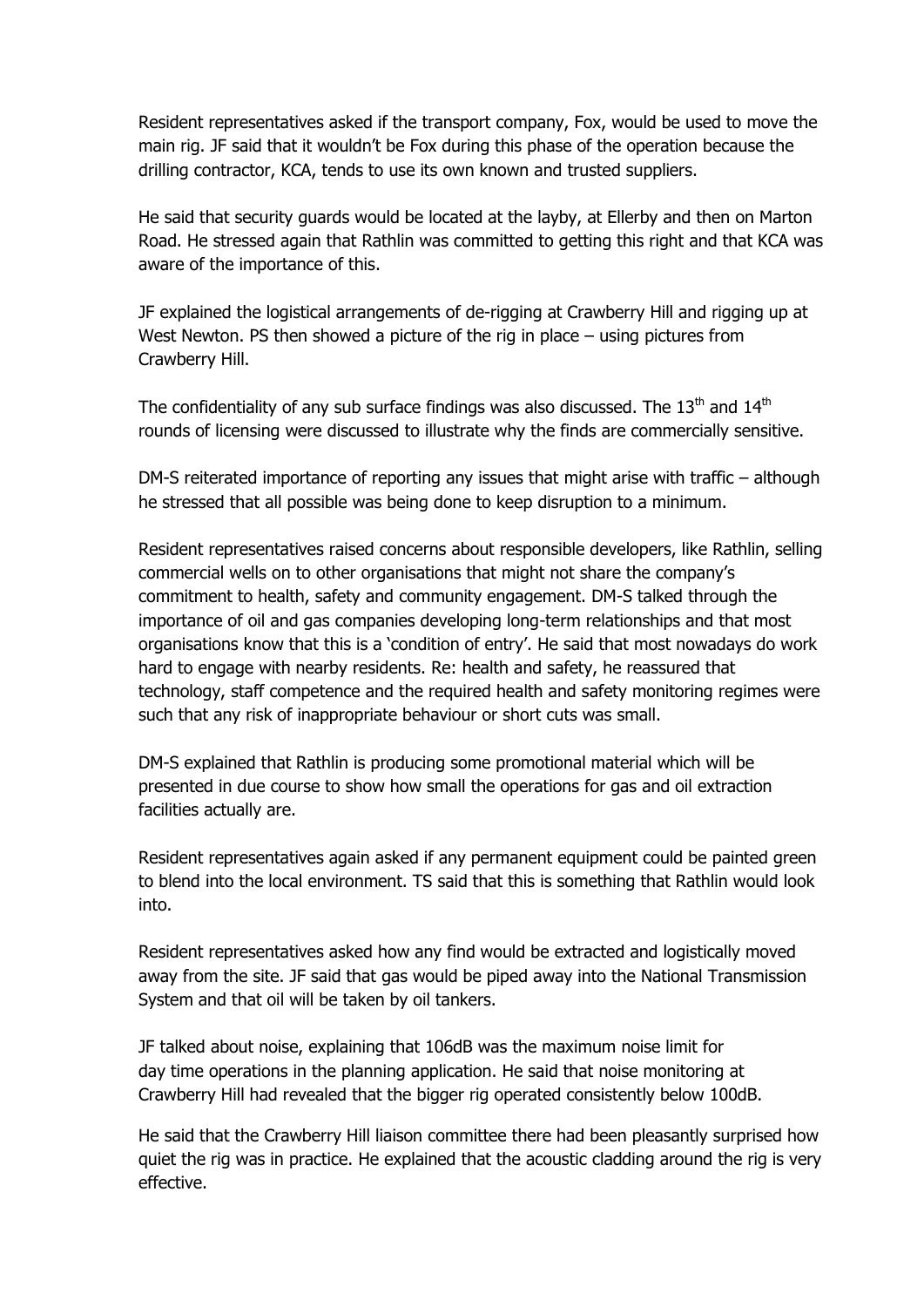Resident representatives were reminded that there is only a one in 10 chance of success. DM-S said that this was conventional oil and gas exploration.

 Resident representatives asked how far the closest properties to the Crawberry Hill site are. PS confirmed that they were 800m-900m away.

 PS confirmed that Caley Cottage and Old School House, at 600-700m away, were the closest properties at West Newton.

 Resident representatives asked if the lights could be pointed downwards as they are very bright (as opposed to shining out of the site). They asked if they could be positioned so as not to face dwellings in the 'sight line'.

 PS said that the lights on the lighting towers would be reviewed in view of the feedback received. He said that there should be absolutely no need for lights on the mast to be pointing outwards.

 PS then talked through the proposed well design and drilling process as well as the drilling timeline (60 days – including mobilisation, 32 drill days and running casing). He said that mobilisation would take place 12-hours a day and that the drilling would take place 24 hours a day.

 JF explained that if the well was found to not be commercial, it would be abandoned in accordance with relevant standards and guidance. He then explained that the land would be restored to the pre-works standard.

## 3**. Any Other Business**

 DM-S asked if there was anything else that Rathlin could address. Resident representatives said that there was nothing specific at that stage. D-MS asked again for feedback and urged resident representatives and the local community to let the company know if there were any concerns whatsoever (e.g. traffic, lighting or noise). He said that Rathlin wanted to be in a position to respond quickly if there were any issues at all.

TS confirmed that there would be fewer lorry movements for the rig installation process than during the site preparation. JF also confirmed that more signs would be installed to direct lorries into and out of the site.

DM-S discussed possibility of site visit for up to 12 people. Week commencing 10 or 17 June are the indicative dates discussed at this stage (pencil in).